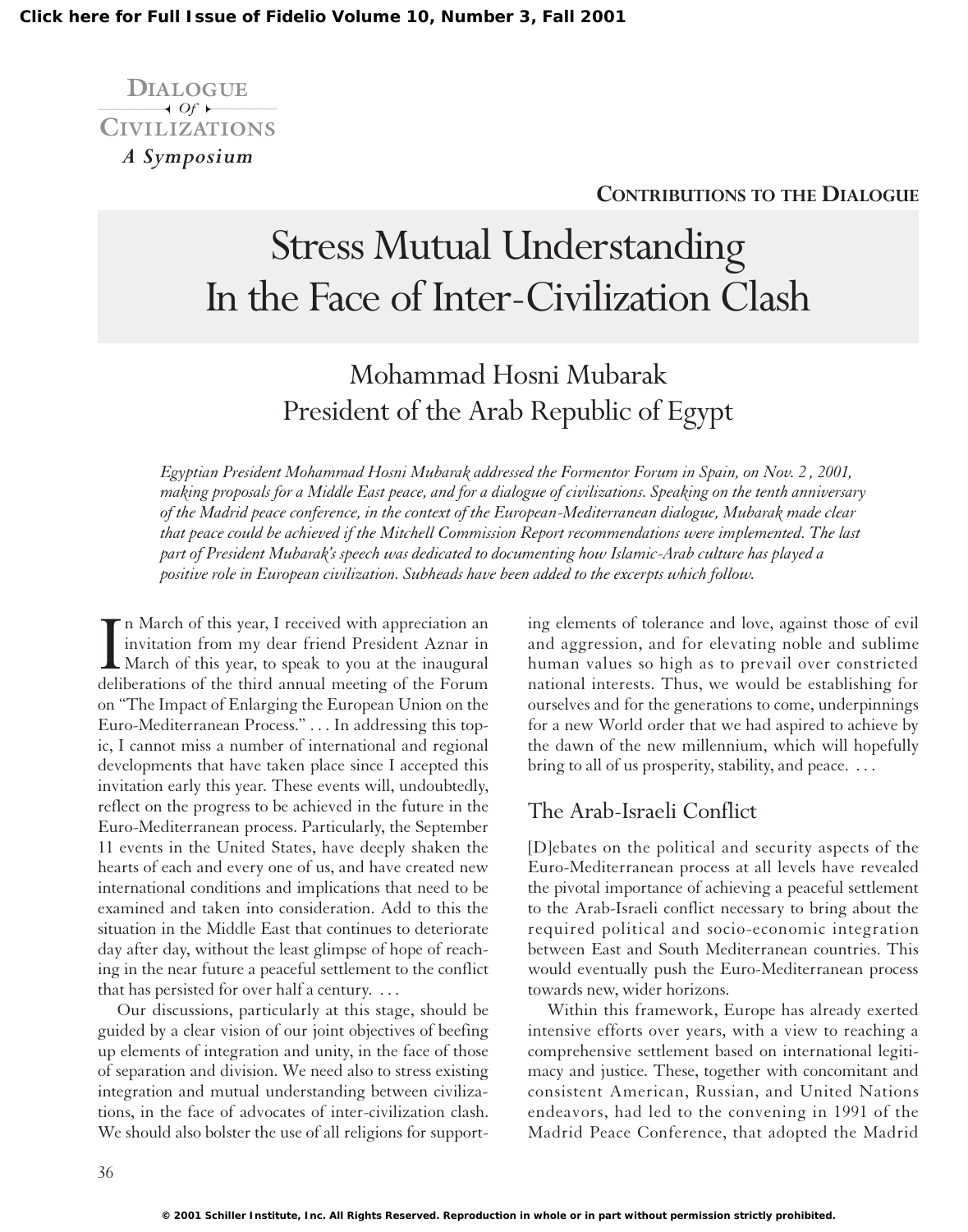terms of reference, based on the principle of "Land for Peace" and relevant Security Council resolutions, primarily Resolutions 242, 338, and 425.

Today, ten years after the Madrid Peace Conference, our responsibility calls on us to identify causes underlying the dramatic deterioration of the peace process in a manner that would negatively affect the overall climate within the Mediterranean region and will consequently reflect on Euro-Mediterranean cooperation, as well as on the situation within the European Union member countries themselves.

On the Palestinian track, there arose several factors conducive to the current deterioration of the peace process. These can summed be up in the following:

First: Different approaches by successive Israeli leaders to peace as a strategic goal requiring commitment to mutual obligations as well as sacrifices in order to acquire gains and to realize sublime goals.

In spite of late [Israeli] Prime Minister Rabin's profound political vision of peace and his bold steps toward achieving a comprehensive settlement—for all this, he, together with Prime Minister Shimon Peres, are deemed as ever the most conscious among Israeli prime ministers of the importance of peace for his country and for the region. Nevertheless, his assassination has made succeeding prime ministers reluctant to adopt moderate stances. Hence, they gave in to domestic Israeli reactions to certain acts of violence here and there, without focussing on the main objective goal of achieving peace and stability.

This has resulted in reluctance by Israel to fulfill its commitments as stipulated in the Oslo, Wye River, and the first Sharm El Sheikh signed agreements, under a variety of political and security pretexts. Moreover, it intentionally allowed certain events offensive to religious feelings to take place, thus sparking the second Palestinian uprising "Intifada."

Second: There exists an erratic lack of recognition of the Palestinian Authority's limit of powers in negotiations, particularly relating to Islamic sanctities, to which the hearts and souls of each and every Muslim all over the world are attached, on top of which is the status of the Old City of Jerusalem and al-Haram al-Sharif in particular.

Israel has sought to persuade the public opinion in the U.S.A. and Europe that [Palestinian Authority] President Arafat, by not accepting Israeli sovereignty over al-Haram al-Sharif, has wasted an historic chance to reach a settlement during the second Camp David summit. It sought also to use this to intimate that President Arafat is either unwilling or incapable of reaching a settlement.

However, to be honest, I must admit that President Arafat was not in a position to accept this part of the set-

tlement in light of the Arab and Islamic rejection of granting sovereignty to Israel over the entire East Jerusalem, being a part of the Arab territories occupied since 1967, including sovereignty over Islamic sanctities.

In addressing this point, I speak not out of bias to one party against the other, but rather out of a belief in the sensitive nature of any subject that touches on religions and holy places. Mishandling such issues could only ignite latent deep feelings of antagonism, from which we could all suffer for many years to come. . . .

Fifth: The entire world community sees that the way out of the present dilemma of the peace process lies in the honest implementation of the Mitchell Report. This report contains a significant number of mutual obligations that, if carried out by both parties without dictating unworkable conditions, could lead to a concrete breakthrough. This would eventually bring about security to Israeli citizens inside their own state, in return for the establishment of a sovereign Palestinian state that also enjoys security and stability.

It should be emphasized that it is a gross mistake to maintain that the September 11 events were the outcome of difficulties encountered in the Middle East peace process, or a result of the support of the U.S.A. to Israel. However, the deterioration of the peace process down to the current regrettable level and lack of active international leadership of the peace process for one reason or another, have created a public opinion that is antagonistic to the peace process in the Arab street. This is clearly reflected in the form of harsh criticisms of the decision by Arab leaders to adopt peace as a strategic option at a time when present Israeli practices and policies can never anyhow be interpreted as a genuine orientation toward peace. . . .

### Combatting Terrorism

Moving to Euro-Mediterranean cooperation in terms of security, I find it necessary to talk about the sorrowful events of the September 11 . . . .

Upon tackling this subject, I speak out of a bitter experience endured by Egypt in its war against terrorism, which had started long before the September 11 incidents. From that experience, we have learned that terrorism should be confronted with vigor and determination within the bounds of legitimacy and respect of law.

Thus, Egypt did not hesitate for a second to join international efforts against terrorism in the wake of the attack on New York and Washington. This stems from our belief in the importance of forming a united international front that stands against the evils of terrorism and prevent it from attaining its objectives. Within the same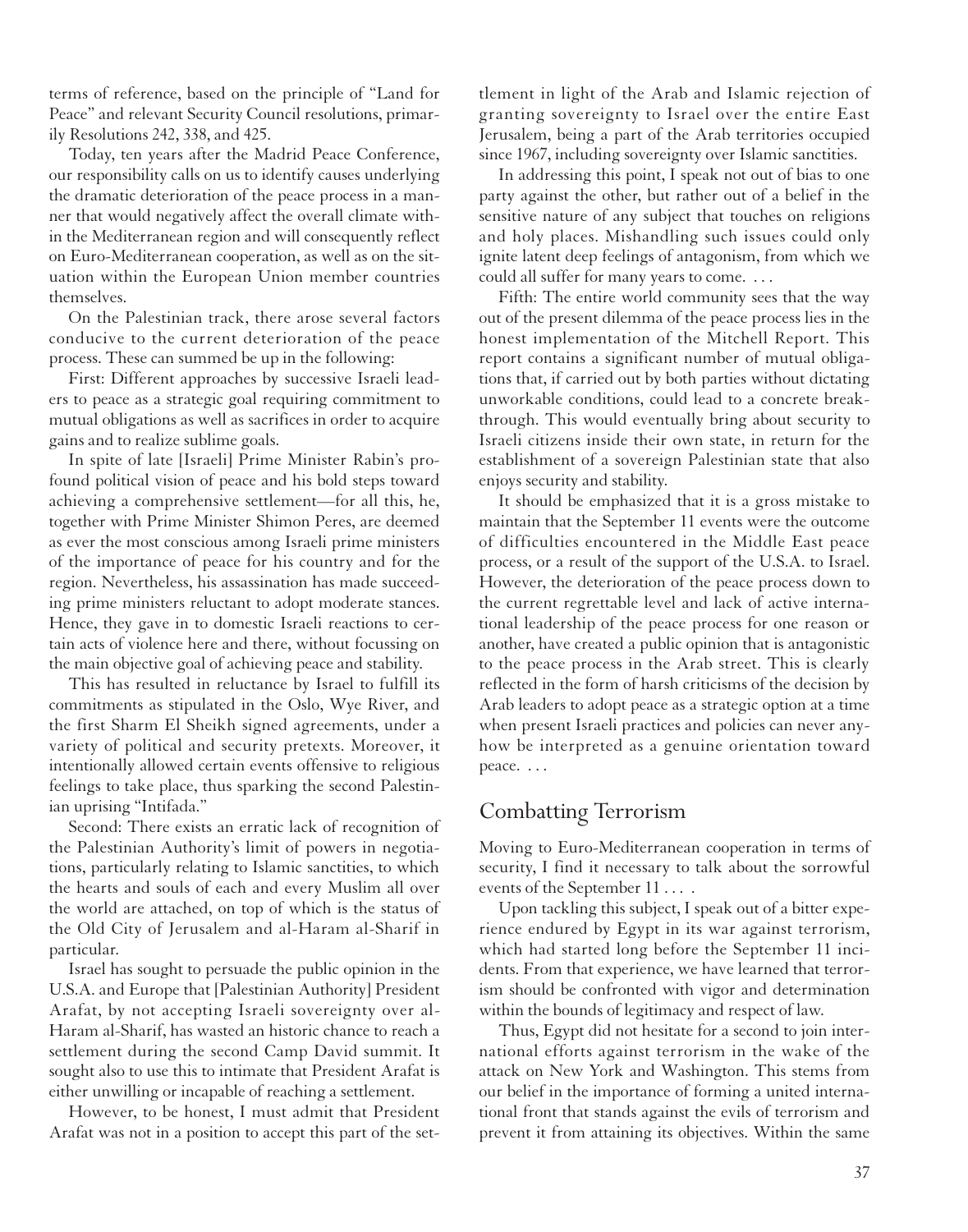context, Egypt has supported international moves by the U.S.A. and U.K. to combat terrorism.

Within the framework of our international efforts to combat terrorism and eliminate all its strongholds, we should always take into consideration a number of factors that could augment our chances of success, foremost of which are:

First: The need to convene an international conference on combating terrorism under the auspices of the U.N., in order conclude an international treaty involving strict procedures geared to agree on an all-inclusive definition of international terrorism, to prohibit provision of finance, assistance, safe haven, or political asylum to terrorists for one reason or another. This is what we should all seek to achieve in due course, after addressing the immediate consequences of the September 11 events.

Second: The extreme importance of coupling our efforts in combating international terrorism with intensive efforts to address its underlying causes, such as feelings of injustice, coercion, inequity, and adoption of double standards for political, economic or social considerations. . . .

#### Islamic Culture and European Civilization

[Addressing closer European Union-Mediterranean relations, President Mubarak said they would] . . . enrich the joint experience of all parties to the Barcelona Process and will enhance mutual understanding of our respective cultural and humanitarian idiosyncrasies, including our traditions, habits, and values handed down over the years.

Undoubtedly, the rich historic background of each and every one of us reveals a mutual belief in the unity of values and cultures among people, and refutes claims of inter-civilization conflict or clash. Such concepts emanate from erratic perceptions and a false sense by others of the superiority of this or that civilization. Together with ungrounded theories and concepts of the overriding superiority of a specific race over others, [such concepts] are obsolete and outdated.

We should not allow them to make distinctions between one human being and another. Nor should we let them take us back to the Dark Ages, where human beings were torn between a strong urge to achieve progress, on one hand, and attempts by some to yield to backward theories that have no basis in science, religion, or rational thinking, on the other. These concepts, rather, stem from calls based on ignorance and rejection of the other, simply on grounds of difference in belief or means of achieving progress.

It may be quite opportune these days to recall to memory those bright eras of flourishing civilizations where man could soar to higher levels of intellectual and scientific advancement.

Man had then realized that human civilization was one and the same, no matter how different its sources and components were. Man also grasped the historical fact, which proved for us all that whatever advances and progress man scored in a specific region, would add up to human heritage that is composed of interwoven and cumulative layers, eventually making up this firmgrounded structure of culture and civilization.

Our understanding of such relations between civilizations stems from the basic principles of Islam, that considers belief in former Divine Messages as a prerequisite for sound faith in Islam. In the Holy Qur'an, Allah Almighty says, "The messenger believeth in that which hath been revealed unto him from his Lord and (so do) the believers. Each one believeth in Allah and His angels and His scriptures and His messengers, we make no distinction between any of his messengers." The Holy Qur'an also confirms that religion can never serve as grounds for clash, by saying, "There is no compulsion in religion. The right direction is henceforth distinct from error." This also shows that relationships among civilizations and nations are one of dialogue rather than one of conflict, as shown by the following verses, "O mankind, Lo! We have created you male and female, and have made you nations and tribes that ye may know one another." And, "Argue ye not [with the People of the Scripture] except in the better ways." Thus, from a proper Islamic perspective, Muslims' belief in the universality of Islam does not imply the exclusive singularity of Islamic civilization in the world, nor its supremacy over other civilizations.

It rather means interaction with these civilizations, and emphasis that plurality of civilizations and diversity of cultures are the normal state of affairs.

This Islamic concept of universality is based on the fact that plurality, diversity, and variance are the rule and the law and that interaction with other civilizations is the proper median position between isolation and subordination.

The experience of history confirms this vision that we much cherish, in identifying relations between civilizations. The Arab Islamic civilization rose not to supersede, but rather to complement and advance oriental heritage.

#### Islam and Greek Philosophical Thought

In this context, Islam was influenced by Greek philosophical thought. The center of gravity for civilization had started to turn toward Europe during the Middle Ages, only after the Greek heritage had moved there through exactly Arab intermediation.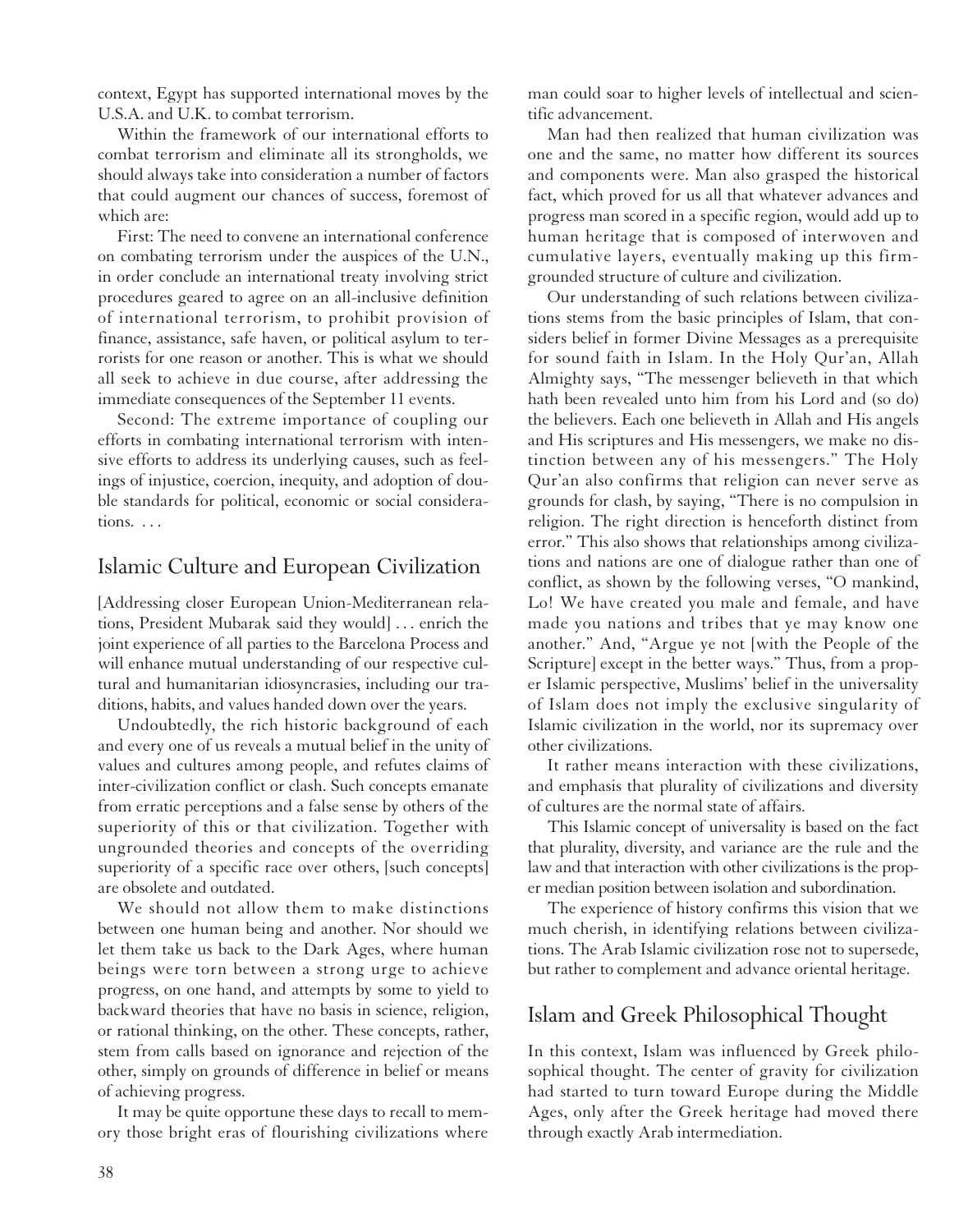Probably, the most important factor that had made such influence possible was, that Arab Islamic civilization did not only preserve the Greek heritage, but also, through blending Greek philosophical thought with principles of Islamic religion, did give the Greek heritage such forms that made it easily acceptable to Christian Europe.

This resulted in the reactivation of European philosophy on grounds of advanced Greek thought, making cultural and intellectual advancement possible. The influence of Arab Islamic civilization was not exclusively confined to this philosophical aspect, but rather extended to other branches of Western civilization—in mathematics, physics, and medicine.

This made the age of the European Renaissance reflect, in turn, Arab Islamic influences already recorded and documented by many scholars of civilization and historians.

It is a source of our great pleasure in this context, that Muslims had not been solely the upholders of advancement in our Arab Islamic civilization; as Christians and Jews, who had lived under the umbrella of such civilization, made significant contributions to it.

This asserts the sublime essence of Arab Islamic civilization, far away from the concept of inter-civilization or inter-religion clash. Therefore, the current European civilization, from an historical perspective, was not solely an outcrop of European innovation alone, but also a complementary addition to oriental cultural and civilization heritage running down for thousands of years.

In the same logic, ongoing pursuit by Arabs and Muslims to bridge the huge gap that keeps them apart from scientific and technological achievements of current European civilization, should deeply grasp elements of progress entailed in European civilization, as well as the spirit of creativity and innovation, the ability to harness nature in the interest of man, and the substantial contributions in many spheres to humanity at large.

Thus, the cycles of civilizations' continuum are completed and the right significance of relationships between civilizations over ages is entrenched. This would undoubtedly create an air of optimism among us all as regards both Arab-European relations, in general, and future prospects of Euro-Mediterranean partnership, in particular. The Mediterranean countries have always been at the heart of creative cultural interactions witnessed in East-West relations.

Hence, it is no exaggeration to say that inter-civilization dialogue has been a common practice by Mediterranean countries throughout their different historic epochs. . . .

# A Call for 'Dialogue Among Civilizations'

## Seyyed Mohammad Khatami President of the Islamic Republic of Iran

*The high point of the United Nations Millennium Summit held in September, 2000, was reached before the summit formally convened, at a conference on the Dialogue of Civilizations. Co-sponsored by the United Nations, UNESCO, and the Islamic Republic of Iran—whose proposal that the year 2001 be designated the "Year of the Dialogue of Civilizations" was adopted by the U.N. at that time—the conference was attended by U.N. Secretary General Kofi Annan, as well as the Presidents of the Islamic Republic of Iran, Namibia, Nigeria, Mali, Algeria, Indonesia, Latvia, Qatar, Georgia, Mozambique, and the foreign ministers of Costa Rica and India. President Khatami's speech, as reported by the Iranian News Agency, has been edited for publication, and subheads have been added.*

The General Assembly of the United Nations<br>has only recently endorsed the proposal of the<br>Islamic Republic of Iran for dialogue among<br>civilizations and cultures. Nevertheless, this proposal is has only recently endorsed the proposal of the Islamic Republic of Iran for dialogue among attracting, day after day, increased support from numerous academic institutions and political organiza-

tions. In order to comprehend the grounds for this encouraging reception, it is imperative to take into account the prevailing situation in our world today, and to ponder the reasons for widespread discontentment with it. It is, of course, only natural for justice-seeking and altruistic human beings to feel discontented with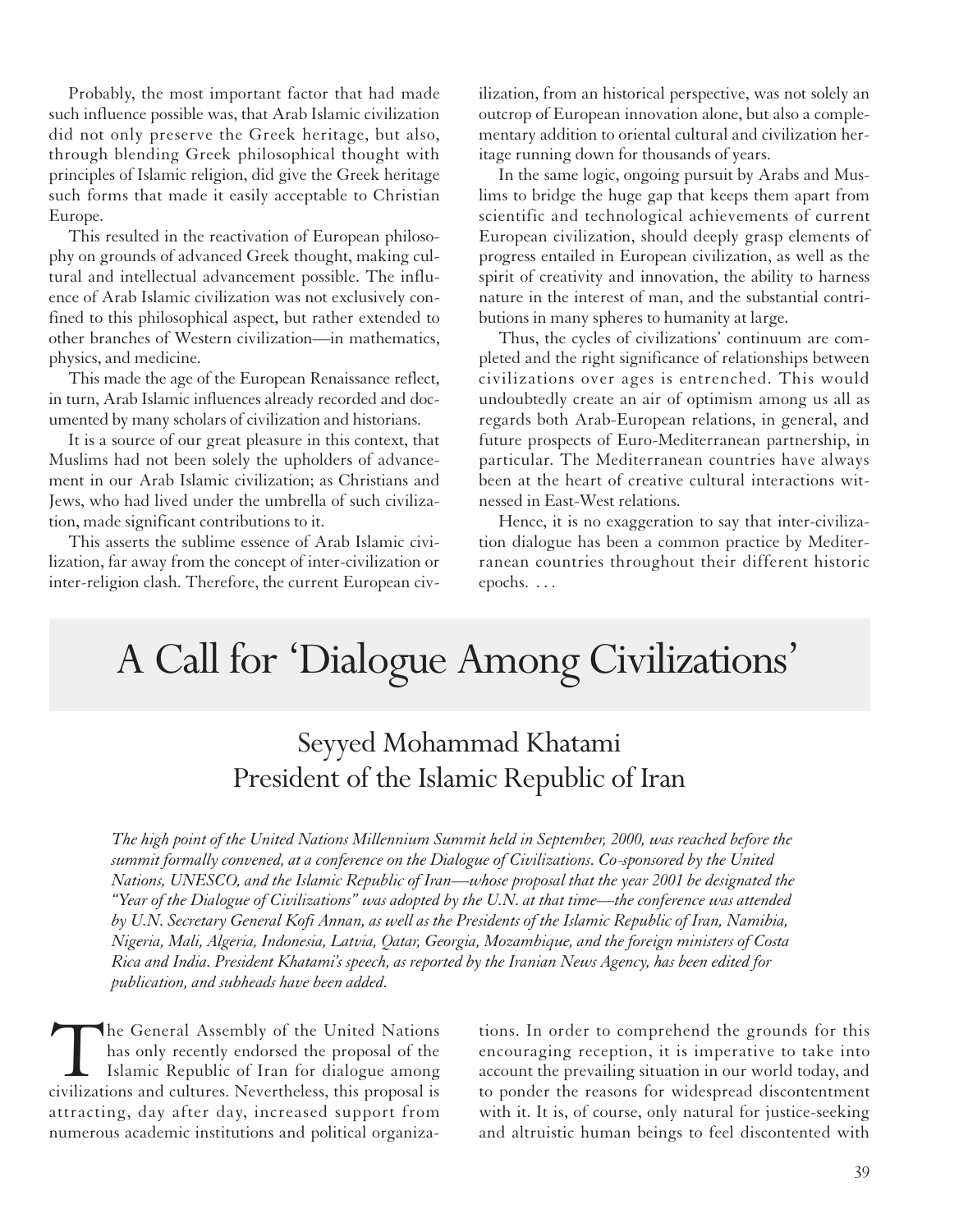the status quo. *...* Today, in this esteemed gathering, allow me instead to begin with certain historical, theoretical, and, for the most part, non-political grounds for the call to a dialogue among civilizations. *...*

Persian thought and culture owes an immense debt to Islam as one of its primary springs of efflorescence. Islam embodies a universal wisdom. Each and every human individual living in each and every corner of time and place is potentially included in the purview of Islam. The Islamic emphasis on the essential humane quality, and its disdain for such elements as birth and blood, had conquered the hearts of those yearning for justice and freedom.

The prominent position accorded to rational thought in Islam, and the rejection of an allegedly strict separation between human thought and divine revelation, also helped Islam to overcome dualism in both latent and manifest forms.

Islamic civilization is indeed one of only a few world civilizations that have become consolidated and have taken shape around sacred text—in this case the Noble Qoran. The essential unity of the lslamic civilization stems from the unique call that reached all Islamic peoples and nations.

Its plurality derives from the diversity of responses evoked after Islam reached various nations. Herein lies the crux of diversity and plurality we observe in achievements of the Islamic civilization: a single message interpreted and understood in a variety of ways.

## The Emergence of a 'World Culture'

What we ought to consider in earnest today is the emergence of a World Culture. World Culture cannot and ought not overlook characteristics and requirements of native local cultures with the aim of imposing itself upon them. Cultures and civilizations that have naturally evolved among various nations in the course of history are constituted from elements that have gradually adapted to collective souls and to historical and traditional characteristics. As such, these elements cohere with each other and consolidate within an appropriate network of relationships.

In spite of all constitutive plurality and diversity, a unique form can be abstracted. On the other hand, World Culture presumes exchange emanating from cultural agents belonging to disparate geographical locations. Compared to local and national cultures, World Culture is a selective culture deliberately formed and abstracted from a natural set. This culture is therefore intrinsically non-uniform and non-monolithic, both in form and in content. It also lacks any primary or essential elements, and as such there can exist no cross-composition between primary and secondary elements.

We can only hope to find a way out of this anarchy and chaos in civilizational form, through engaging all concerned parties in a dialogue where they can exchange knowledge, experience, and understanding of diverse areas of culture and civilization. Today, it is impossible to bar ideas from freely travelling between cultures and civilizations in disparate parts of the world. However, in the absence of dialogue among thinkers, scholars, intellectuals, and artists from various cultures and civilizations, the danger of cultural homelessness would seem imminent. Such a state of cultural homelessness, would deprive people of solace whether in their own culture or in the open horizon of World Culture.

Examination of social and political aspects of the past century has fortunately gone beyond mere critique of political activities of superpowers in the world. Regarding social theories and political ideologies as mere "narratives" has helped to [discredit] the excessively flamboyant claims of some Twentieth-century political philosophies and social theories. It is now aptly agreed that the exclusive claim of such ideologies to being "scientific" and "True" has indeed been arbitrary.

The notion of dialogue among civilizations undoubtedly raises numerous theoretical questions. Especially, when we attempt to redress this proposal in an academic context for philosophical, anthropological, sociological, and linguistic analysis, problems become more acute. I do not mean to belittle such intellectual and academic undertakings. I would rather want to stress that in formulating this proposal, the Islamic Republic of Iran presents an alternative paradigm for international relations. This should become more clear when we take comparative notice of prevailing paradigms of international relations. It is incumbent upon us to find the grounds for replacing it with a new one.

In order to call governments and peoples of the world to follow the new paradigm of dialogue among cultures and civilizations, we ought to learn from the world's past experience, especially from the tremendous human catastrophes that took place in the Twentieth century. We ought to critically examine the . . . glorification of might.

From an ethical perspective, the paradigm of dialogue among civilizations requires that we give up the will-topower; and [without] the will-to-empathy, compassion, and understanding, there would be no hope for the prevalence of order in our world. We ought to gallantly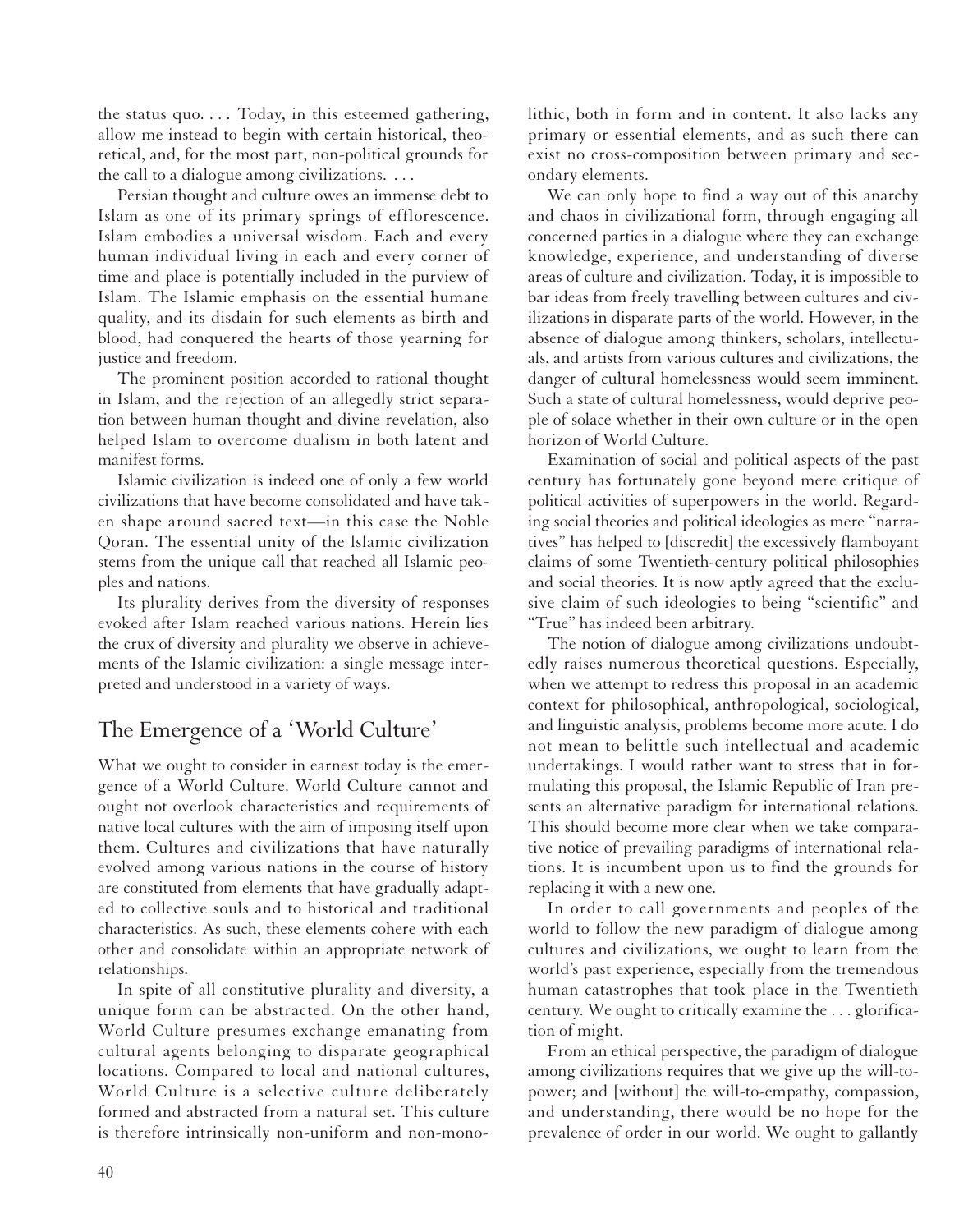combat this dearth of compassion and empathy in our world. The ultimate goal of dialogue among civilizations is not dialogue in and of itself, but attaining empathy and compassion.

### Two Ways To Develop Dialogue

Esteemed participants, there are two ways to realize dialogue among civilizations:

1. The interaction and interpenetration of actual instances of cultures and civilizations with each other, resulting from a variety of factors, presents one model in which this dialogue takes place.

This mode of interaction is of course involuntary and optional, occurs in an unpremeditated fashion, and is driven primarily by vagaries of social events, geographical situation, and historical contingency.

2. Alternatively, dialogue among civilizations could also mean a deliberate dialogue among representative members of various civilizations, such as scholars, artists, and thinkers from disparate civilizational domains.

In this latter sense, dialogue entails a deliberate act based upon premeditated indulgence, and does not rise and fall at the mercy of historical and geographical contingency.

Even though human beings inevitably inhabit a certain historical horizon, we could still aim at "meta-historical" discourse. Indeed, meta-historical discussion of such eternal human questions as the ultimate meaning of life and death, or goodness and evil, ought to substantiate and enlighten any dialogue in political and social issues.

Without a discussion of fundamentals, and by simply confining attention to superficial issues, dialogue would not get us far from where we currently stand. When superficial issues masquerade as "real," "urgent," and "essential," and where no agreement, or at least mutual understanding, obtains among parties to dialogue concerning what is truly fundamental, in all likelihood misunderstanding and confusion would proliferate, instead of empathy and compassion.

Travelling of ideas and cultural interaction and interpenetration recurs in human history as naturally and persistently as the emigration of birds in nature. Even the inauspicious and abhorrent waging of wars has sometimes led to the enrichment and strengthening of the cultures and civilizations involved. For instance, as a consequence of war, "Great Books" of various civilizations,

such as primary philosophical, literary, and sacred books, have become available to other civilizations.

Translation and interpretation of texts and symbols has always proved to be one of the prime venues for dialogue among civilizations and cultures. Today also, scholars, artists, and all concerned should embark on a methodical re-reading and a deeply reflective re-interpretation of "Great Books" of various cultures and civilizations of our world. . . .

It is difficult to make a transition from one to the other. One of the most arduous passages in the road of dialogue among cultures arises when a party to the dialogue attempts to communicate with another by employing a basically secularist language in an essentially sacred and spiritual discourse. By secularism I mean the general rejection of any intuitive spiritual experience and any belief in the unseen. Such a dialogue would, of necessity, turn out to be absurd. The true essence of humanity is more inclusive than language, and this more encompassing nature of the existential essence of humanity makes it meaningful to hope for fruitful dialogue.

It now appears that the Cartesian-Faustian narrative of Western civilization should give way and begin to listen to other narratives proposed by other human cultures. Today, the unstoppable destruction of nature stemming from the ill-founded preconceptions of recent centuries threatens human livelihood. Should there be no other philosophical, social, political, and human grounds necessitating dialogue but this pitiable relationship between humans and nature, then all selflessly peace-seeking intellectuals should endeavor to promote dialogue as urgently as they could.

One goal of dialogue among cultures and civilizations is to recognize and to understand not only cultures and civilizations of others, but those of "one's own." We could know ourselves by taking a step away from ourselves and embarking on a journey away from self and homeland and eventually attaining a more profound appreciation of our true identity. It is only through immersion into another existential dimension that we could attain mediated and acquired knowledge of ourselves, in addition to the immediate and direct knowledge of ourselves that we commonly possess. Through seeing others we attain a hitherto impossible knowledge of ourselves. *...*

### Great Artists Should Get Recognition

In dialogue among cultures and civilizations, great artists should undoubtedly get due recognition, together with philosophers, scholars, and theologians. For artists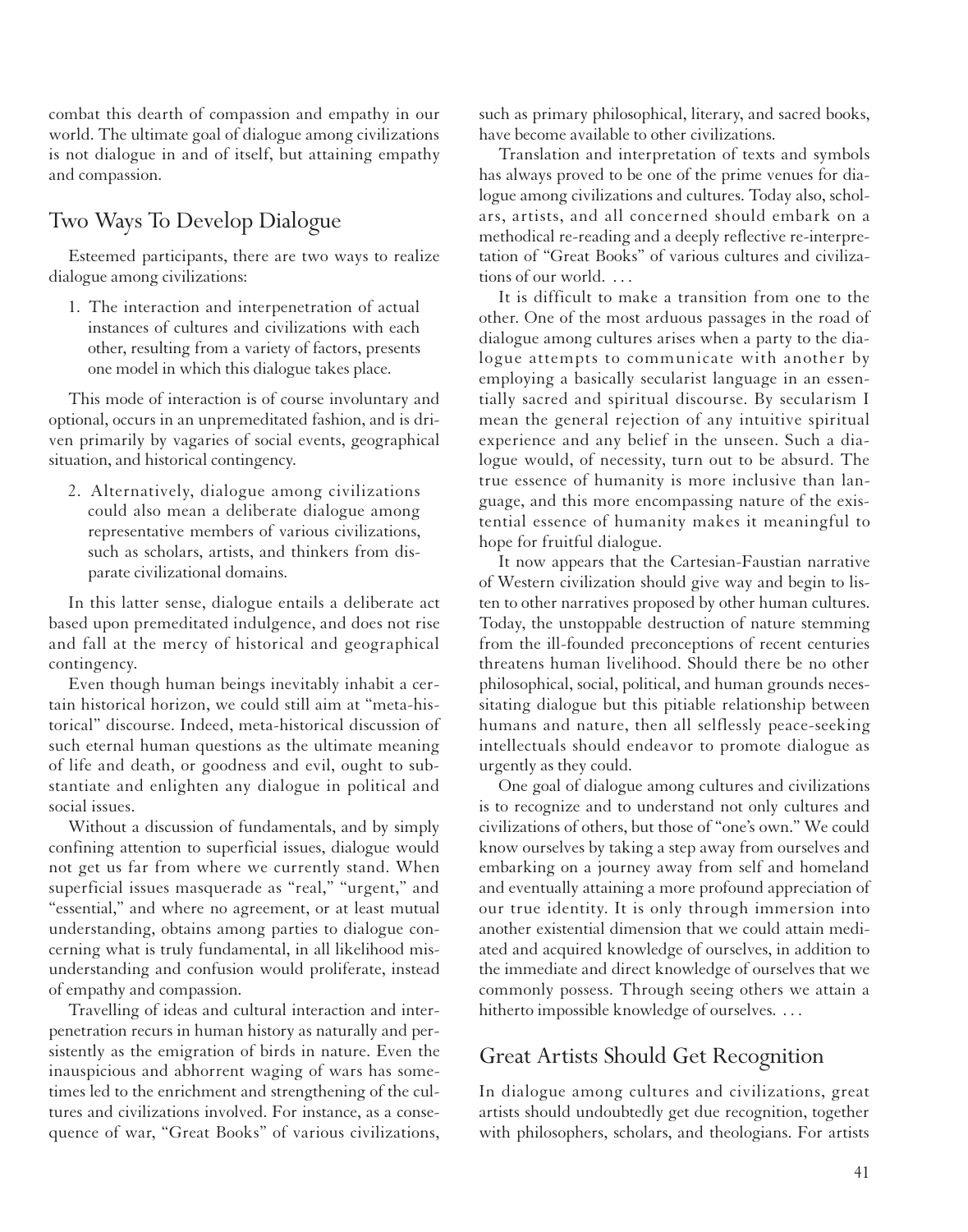do not glance at the sea, mountain, and the forest as mere mines and sources of energy, oil, and fuel. For the artist, the sea embodies the waving music of a heavenly dance; the mountain is not just a mass of dirt and boulder; and the forest not merely as inanimate timber to cut and use. By excluding the artist's "innocent" understanding from the political and social realm, human beings fall down to the ranks of the tool-making working animal. Such a being would surely look with disdain at the possibility of dialogue, and any empathy or compassion that may result from it. A world so thoroughly controlled by political, military, and economic conditions inevitably begets the ultimate devastation of the environment, and the eradication of all spiritual, artistic, and intuitive havens.

This would result in a dreary world in which the human "soul" can find no solace and no refuge. The inevitable fate of such a world is nothing but nihilism. Rational thinking of the philosopher, the learned language of the scholar, and the earnest efforts of the social engineer cannot suffice to remedy this nihilism. We need the magical touch and spell of the enchanted artist and the inspired poet to rescue life, at least part of it, from the iron clasp of death and to make possible the continuation of life.

Poets and artists engage in dialogue within and through the sacred language of spirit. This language has remained safe from poisonous winds of time, and in the very cold and merciless season of faithlessness it still brings us good news of original human ideals. It still calls people to persist on the path of hope and faith. As some thinkers have emphasized, the present situation of man in nature is indeed a tragic one. The sense of solitude and monologue and the anxiety rooted within it embody this tragic world. Our call to dialogue is aimed at soothing this sense of tragedy. We do not want to trivialize deeprooted and genuine human pains, nor to propose a superficial panacea for profound human questions concerning the meaning of life and death. However, in the course of dialogue, the way in which various cultures and civilizations embrace and encounter grounds for tragedy should beneficially be discussed.

In addition to poetic and artistic experience, [there are] mysticism, language, or dialogue. Mystical experience, constituted of the revelation and countenance of the sacred in the heart and soul of the mystic, opens new existential pathways to the human spirit. A study of mystical achievements of various nations reveals to us the deepest layers of their "life experience" in the most universal sense. The unified mystical meaning and content across cultures, and the linguistic parallelism among mystics, despite vast cultural, historical, and geographical distances, is indeed curious. . . .

## Let Us Ask Themis To Set Aside Her Blindfold

The symbolic representation of Themis—goddess of divine Law and Justice—has already gained virtually global acceptance, as its statue appears on judiciary courts of many nations. It is now time to ask Themis to remove her blindfold. Let us ask her to set aside the lofty scale that currently weighs political and economic might as the sole measure. Instead, she should call all parties to an open discussion in various domains of thought, culture, and civilization. She ought to look observantly at the evidence with open eyes, and by freeing herself from any prior obligations, she should finally charge citizens of the world with the task of making political, economic, and cultural decisions.

At the very same time that political organizations and academic institutions consider and discuss various aspects of the proposal for dialogue among civilizations, the dialogue continues to take place day after day as a matter of fact. In the domains of economics, politics, and culture, problems and issues rarely remain local and indigenous. We all deeply engage in making use of each other's cultural and spiritual findings. The penetration of Eastern religions to the West, repercussions of Western political, cultural, and economic developments in the East, and most significantly, the expansion of global electronic communication have all rendered dialogue among civilizations a reality close to home. Gradually, these developments should penetrate to deeper layers of our lives. As elements of World Culture seep through and these should, of course, be deliberately screened common underground water tables would form connecting disparate cultural and geographical regions. The science of "semiotics" provides us with tools to excavate common underground links and thereby approach the "common language" that we need for any dialogue.

We should listen in earnest to what other cultures offer, and by relying on profound human experiences we can seek new ways for human life.

Dialogue is not easy. Even more difficult is to prepare and open up vistas upon one's inner existence to others. Believing in dialogue paves the way for vivacious hope: the hope to live in a world permeated by virtue, humility, and love, and not merely by the reign of economic indices and destructive weapons. Should the spirit of dialogue prevail, humanity, culture, and civilization should pre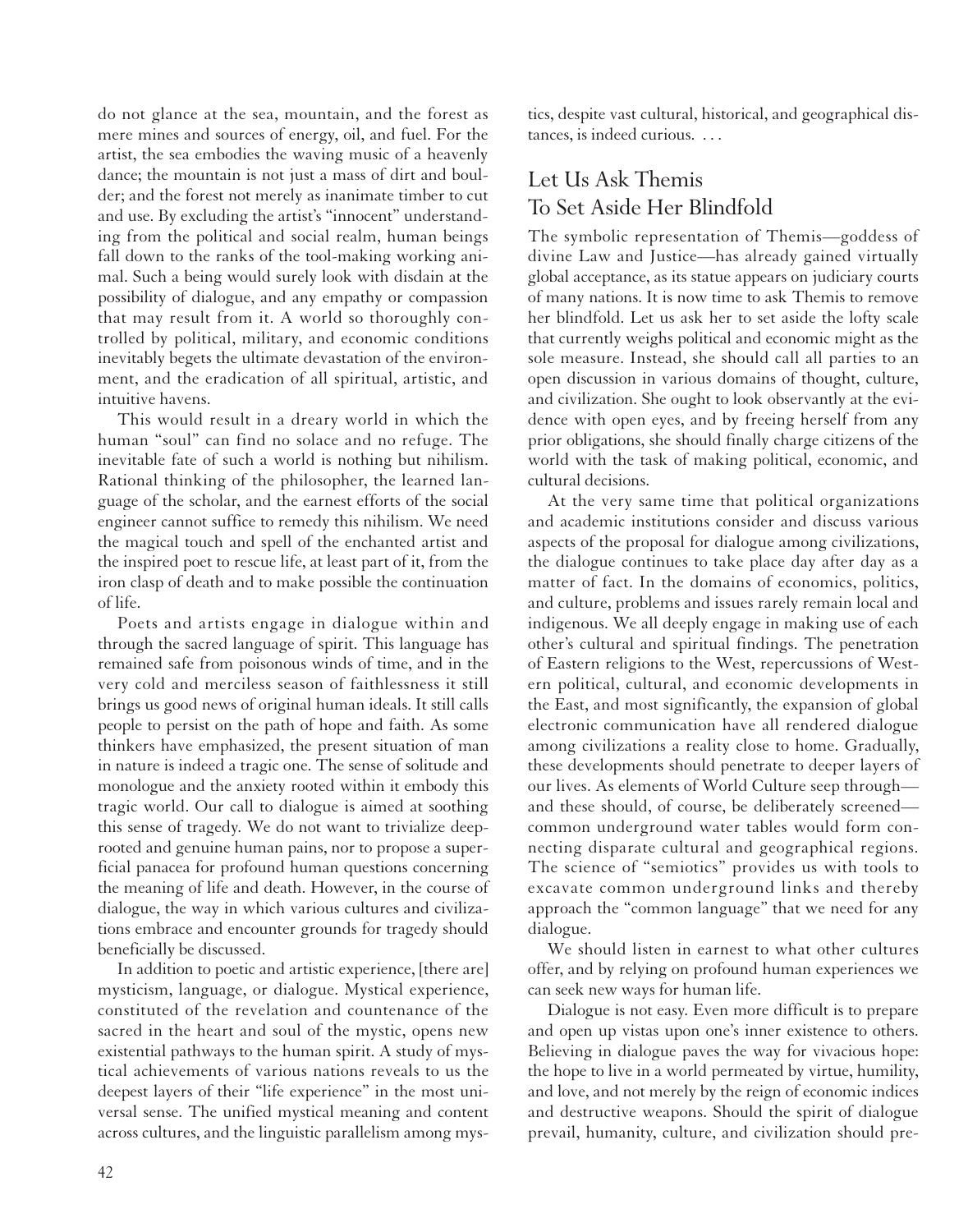vail. We should all have faith in this triumph, and we should all hope that all citizens of the world would be prepared to listen to the divine call: "So Announce the Good News To My Servants—Those Who Listen To the Word, and Follow the Best [meaning] In It" (Holy Qoran, 39: parts of 17, 18).

and that the clamor of love for truth, justice, and human dignity should prevail. Let us hope that all human beings should sing along with Hafez of Shiraz, this divinely inspired spirit, that: "No ineffable clamor reverberates in the grand heavenly dome more sweetly than the sound of love."

Let us hope that enmity and oppression should end,

# The Golden Renaissance And the Ecumenical Principle

Thank you.

## Lyndon H. LaRouche, Jr.

*This selection is excerpted from "Jesus Christ and Civilization," an essay drafted on Sept. 22, 2000, in response to Iranian President Seyyed Mohammad Khatami's call earlier that month for the United Nations to designate the year 2001 as the "Year of the Dialogue of Civilizations" [SEE preceding article, page 39]. The full text of this essay appeared in the Winter 2000 issue of Fidelio (Vol. IX, No. 4). Subheads have been added.*

The Fifteenth-century Renaissance was the birth of modern European civilization, and the expression of the noblest among the embattled forces which, ever since, have contested control over the field modern European civilization, and the expression of the noblest among the embattled forces which, ever since, have contested control over the field which has been that civilization. In modern European civilization since, we find nothing of crucial importance during the recent half-millennium, which is both good and novel, which is not derived from that Renaissance. Everything of significance which occurred within European civilization later, which was antagonistic to the fruits of that Renaissance's Christian form of Classical Greek culture, has been a contribution to what is to be fairly described today, without exaggeration, as the Devil's own work. . . .

The central institutional feature of the Golden Renaissance, is that it has been the greatest political revolution in the known existence of mankind, the introduction of the principle of the modern European form of sovereign nation-state.

This Renaissance, when considered as a model political revolution, considered in all of its characteristic features, is the third great revolutionary development in the entire history of globally extended European civilization. *For the first time in all presently known human existence, the entirety of the population of a nation was raised from the status of virtual human cattle, to a political condition, which, in principle, if not always in practice, is consistent with the Christian principle, that all persons are made equally in the*

*image of the Creator, and that the efficient promotion of the general welfare of each and all of those people, and their posterity, is the sole basis for the legitimacy of government.* For that reason, the Renaissance notion of the perfectly sovereign nation-state, has been the dividing line between good and evil, both in and outside the churches, ever since.

Without the revolutionary change in religious belief, created by Christ, and spread by the Christian Apostles and the martyrs, the creation of the modern sovereign form of nation-state would not have been possible. It was the passion embedded in Christianity which moved, and was unleashed by the Golden Renaissance.

Three principal elements combined to account for the possibility of this Renaissance.

*First,* the old, collapsed order was discredited, as the system of "free trade" and "globalization" is soon to become an object of both hatred and contempt, world wide, very soon now.

*Second,* there existed a kernel of new leadership qualified to inspire a growing number of others in a renaissance premised upon the Christian heritage of the Greek Classic.

*Third,* the principal qualification of those leaders of the Renaissance, was a relevant passion for cognition, as preferred over the relative sterility of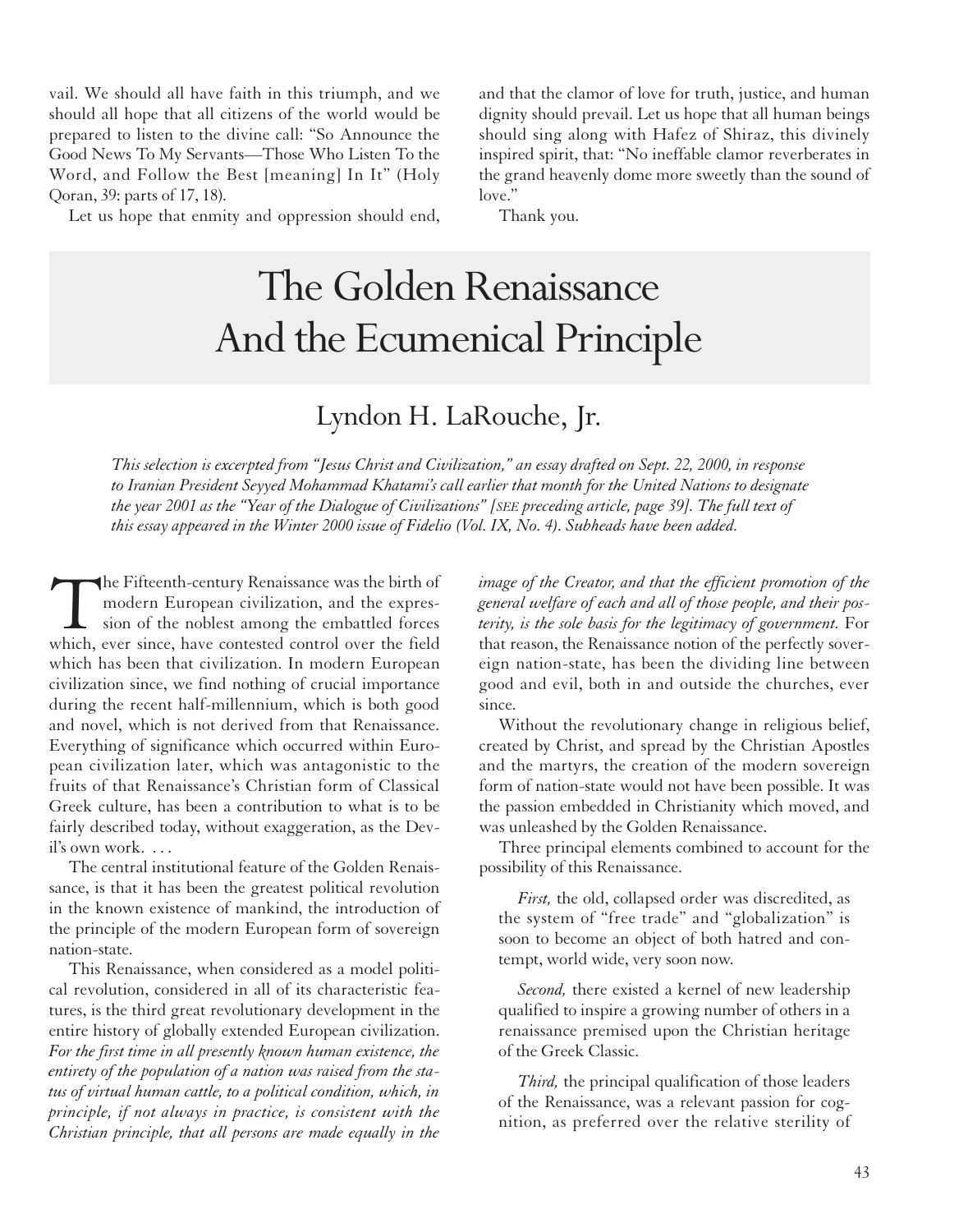deductive method, as Cardinal Nicolaus of Cusa typifies those so affected and prepared, by cognitive labor, for their role.

It were sufficient for our purposes in this report, to focus discussion of the Renaissance itself upon those three elements.

To appreciate the roots of that Renaissance, we must take into account the continuing fact, that the curse of medieval and modern European civilization, to the present day, has been the legacy of the Roman Empire and its bestial doctrine of *vox populi* (e.g., "popular opinion," "established customs," "popular tastes," "popular fashions," "popular entertainment"). This is the evil of the pagan Latin-speaking legacy, as the case against it was documented by Augustine.

In the history of European feudalism, the specific form in which this Roman imperial legacy persisted, was, most notably, both the influence of the zero-populationgrowth practice prescribed by the Code of Diocletian, and the continued imposition of that Code by the Byzantine enemies of Alcuin and Charlemagne.\*

Thus, despite liberators such as Charlemagne, and successors of Charlemagne such as the Emperor Frederick II, the feudal notion of "rule of law," has remained, to this day, that decadent oligarchical perversion of the lately discredited U.S. Republican Representative Henry Hyde, or the brutish Magna Carta, the rule of feudal law, rule by globalization, by the legacy of imperial law, traced from old Babylon through the Code of the Emperor Diocletian. That notion of an axiomatically irrational system of "rule of law," is the evil which we must act in concert to destroy, if the world is not to fall into a great new, planet-wide dark age, that of a duration of several decades or even much longer.

As typified by the life of Abelard of Paris, the political form of the great struggle to establish forms of society efficiently committed to the principle of man made in the image of the Creator, was concentrated in the issue of education of the young, especially the education of orphans and children from the families of the lower social estates, notably boys from the urban populations. If nations are to rule themselves according to natural law, rather than fall into the immoral corruption of mere custom (e.g., "tradition") as such, where shall we find the rulers qualified to perform that function, and the general population to consent to and support such a political and social order? This is not possible in a nation such as the early English society depicted, allegorically, by Jonathan Swift: a nation of *Houyhnhnms* and *Yahoos,* such as the

popular-entertainment-ruined U.S.A. is becoming today.

All of the great religious teaching orders, the Augustinians and others, like the Brothers of the Common Life, centered their work in this mission. In the most relevant cases, as Abelard's battle against unreason typifies this issue, the crucial point in educational policy, was that the young should not bend in blind obedience to the instruction issued from the teacher, but should re-experience the discovery and validation of those demonstrably truthful ideas which converged most nearly upon universal principles. In brief, the issue was that of choosing between defending "What I have been taught to say," and being qualified to state and defend ideas which one has discovered, and validated afresh, through acts of cognition, rather than learning.

Only one who has rejected such rule by mere learning, actually knows anything. This method for development of actual knowledge, truthful knowledge, is Socratic method; it is the method of *docta ignorantia* which Luca Pacioli, Leonardo da Vinci, and Johannes Kepler, among others, adopted from the work of the intellectual founder of both the modern nation-state and experimental physical science, Cardinal Nicolaus of Cusa. It is the method of the physical science upon which modern civilization's avoidance of a new dark age depends without exception; it is the Socratic method upon which we depend absolutely for those Classical principles of artistic composition, without which effective cooperation in the discovery and application of universal physical principles were not possible.

It was the assembly of a cadre of such leaders, typified by the case of Nicolaus of Cusa, their devotion to the Socratic method, and their passion for bringing into being a form of society consistent with the individual made in the living, cognitive image of the Creator, which made the achievements of the Renaissance possible. It was the condition of crisis produced by the preceding New Dark Age, which presented to that cadre the opportunity to undertake such a magnificent work. So, in times of greatest crisis for humanity, prayers may thus be answered: and prayers in the form of "God help me to do my duty," may be decisive in mustering the will of the believer to bring about the answer to those prayers.

### The Ecumenical Principle

On condition that the representatives of Christian civilization rid themselves of the corruption which I have summarily identified here so far, the Christian will, and must evangelize accordingly, otherwise he is not honest with himself or herself. If he is not honest with himself in such matters, why should anyone else trust his good

 $\overline{\phantom{a}}$ 

<sup>\*</sup> Typical of that Byzantine corruption is the pro-oligarchical hoax known as "The Donation of Constantine."